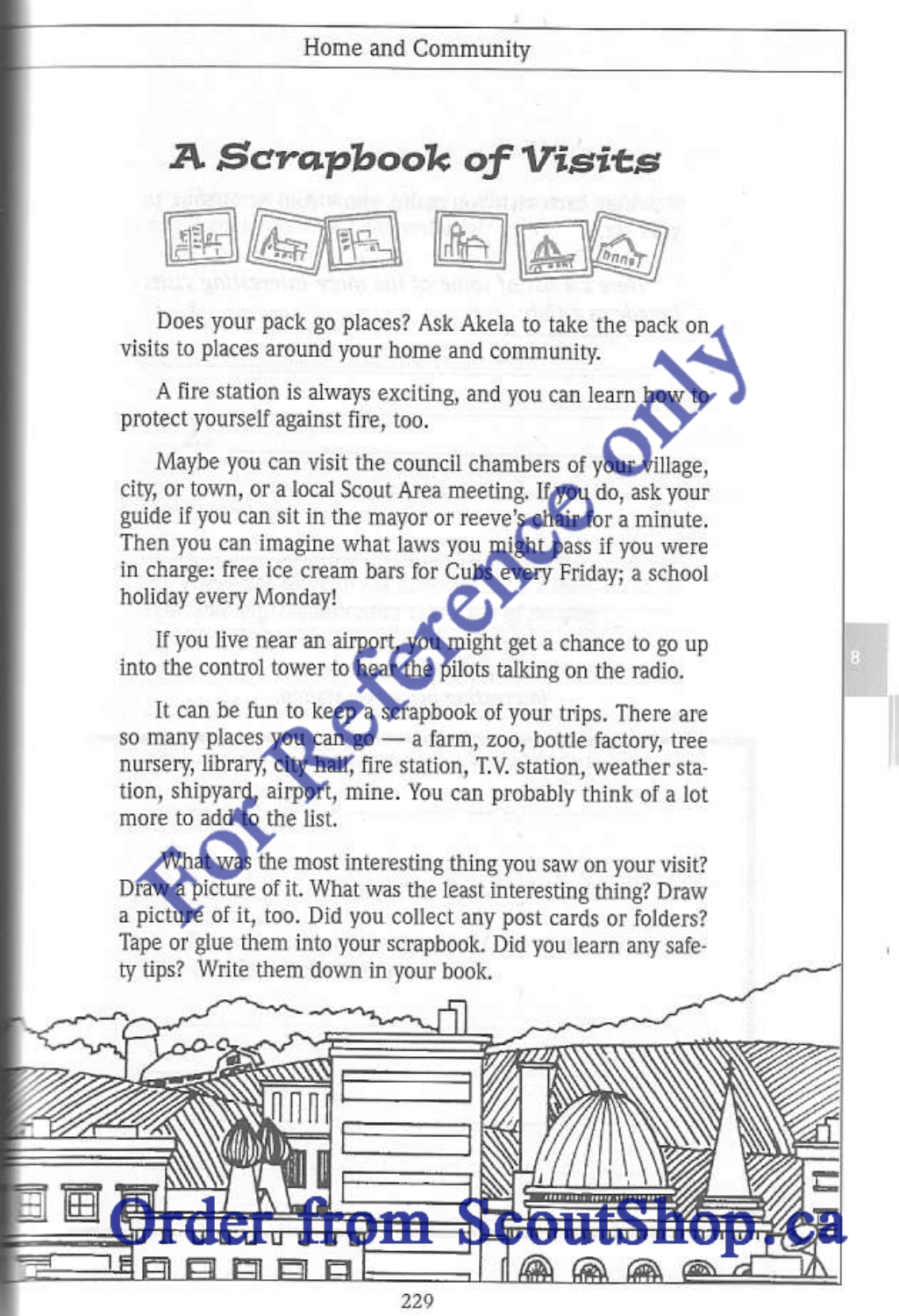After each visit you make, show your scrapbook to your six.

Here's a list of some of the more interesting visits I made as a Cub:

> photo here of the most teresting place you visited.

Order from ScoutShop.ca